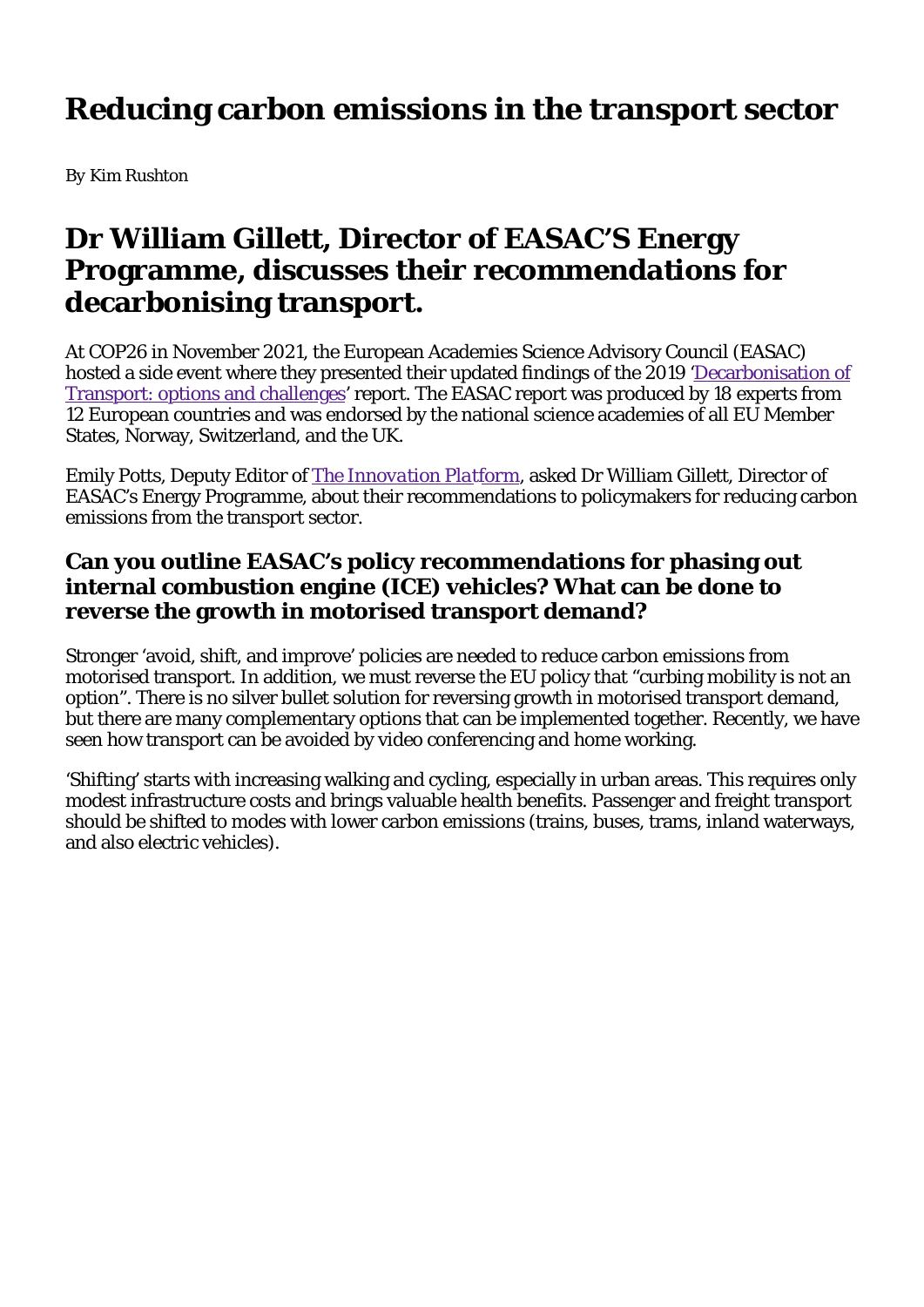

SUVs rank among the top causes of energy-related carbon dioxide (CO2) emission increases over the last decade. Illustration by EASAC, based on IEA data 2021.

Performance of motorised transport can be improved through vehicle design, replacing ICEs with more efficient hybrid powertrains, and using sustainable energy carriers (including lowcarbon electricity, hydrogen, biogas, liquid biofuels, synthetic fuels and, for marine applications, ammonia). However, with electrification, it is important to urgently decarbonise electricity supply by increasing low-carbon electricity generated on the grid. Otherwise, climate benefits remain limited.

Can you explain why the increasing sales of SUVs are counteracting emission reduction efforts and what can be done at a policy level to curb this?

The International Energy Agency (IEA) reported in December 2021 that SUV numbers increased globally by more than 35 million over the past 12 months, increasing annual  $CO<sub>2</sub>$  emissions by 120 million tonnes. Global SUV sales have proven remarkably resilient throughout the pandemic, growing by over 10% between 2020 and 2021. In 2021, SUVs were on course to account for more than 45% of global car sales – a new record for both volume and market share.

Over 98% of SUVs on the world's roads today still rely on ICEs. However, in 2021 around 55% of the electric car models on the market were SUVs, up from 45% two years ago and, for the first time, the electrification ratio of new SUVs matches that of non-SUV cars. Nevertheless, SUVs rank among the top causes of energy-related carbon dioxide  $(CO<sub>2</sub>)$  emission increases over the last decade. According to the IEA, if SUVs were a country, they would rank sixth in the world for absolute emissions in 2021, emitting over 900 million tonnes of  $CO<sub>2</sub>$ .

EASAC recommends that policymakers should introduce measures and regulations to decrease consumer demand for oversized passenger vehicles and oversized ICEs, including taxation, awareness campaigns, and better labelling, as well as targets for phasing them out.

## **How does size present a challenge toward the electrification of SUVs?**

SUVs are heavier and consume around 20% more energy per passenger kilometre than a medium-sized car. They require more energy in the manufacturing process and larger batteries that consume critical minerals. Being heavier than conventional cars, SUVs produce more particulate emissions from their tyres and brakes.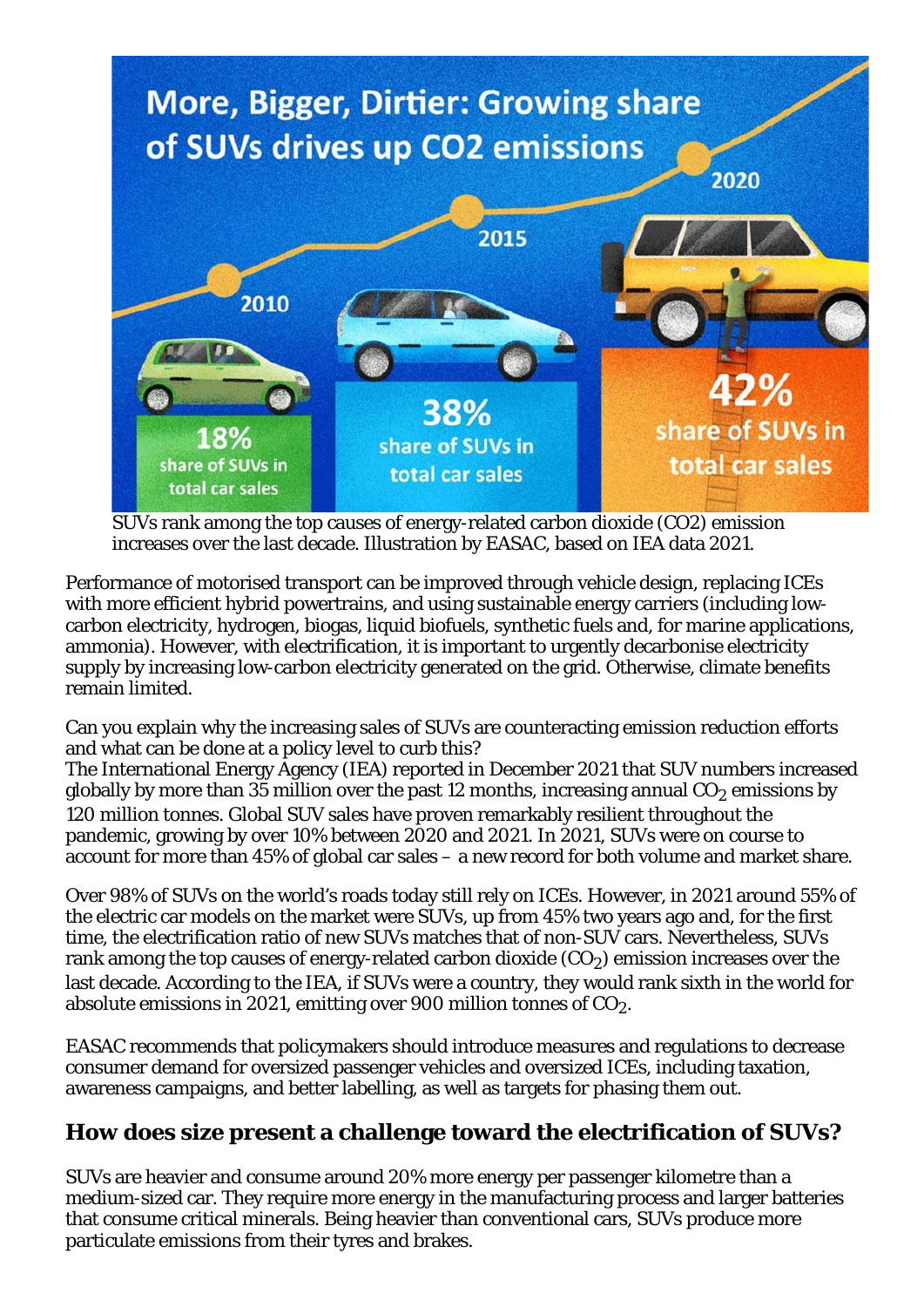

### **Regarding long-term solutions, what developments in charging infrastructure will be crucial to transport decarbonisation?**

Above all, it is important to install public charging points in sufficient numbers and in all regions. Providing enough public charging points for people living in apartments and terraced housing, who cannot install their own chargers, is a challenge, especially in urban areas.

Most European car owners regularly travel less than about 30km per day, which can easily be achieved using electricity in a battery electric vehicle (BEV) or plug-in hybrid electric vehicle (PHEV). However, car owners periodically make long journeys, for example, for holidays. Therefore, charging infrastructure is needed on highways as most BEVs still have a range of less than 300km.

The battery capacities of BEVs are typically between 40 and 80kWh. They can be recharged slowly overnight using a cable from an average house. Alternatively, fast chargers such as those installed at motorway service stations can recharge typical BEVs within 20 to 60 minutes using power supplies rated at 50 or 120kW. A new generation of superchargers rated at 350kW or higher, together with advances in battery technology, is expected to reduce charging times to 15 or perhaps ten minutes within the next seven to ten years, but this may be constrained by the power available from the local grid.

Fast charging stimulates degradation and causes overheating, so its frequent use reduces battery life. Battery research is ongoing, and more is needed to minimise degradation and lifetime reduction caused by charging and to optimise grid management for clusters of fast and superchargers.

#### **What other innovations or policies are needed to ensure that EU decarbonisation targets are met?**

There is no silver bullet to deliver decarbonisation targets. The range of policies and innovations needed is as wide as the gap between current emission levels and those that would limit global warming to less than 1.5°C.